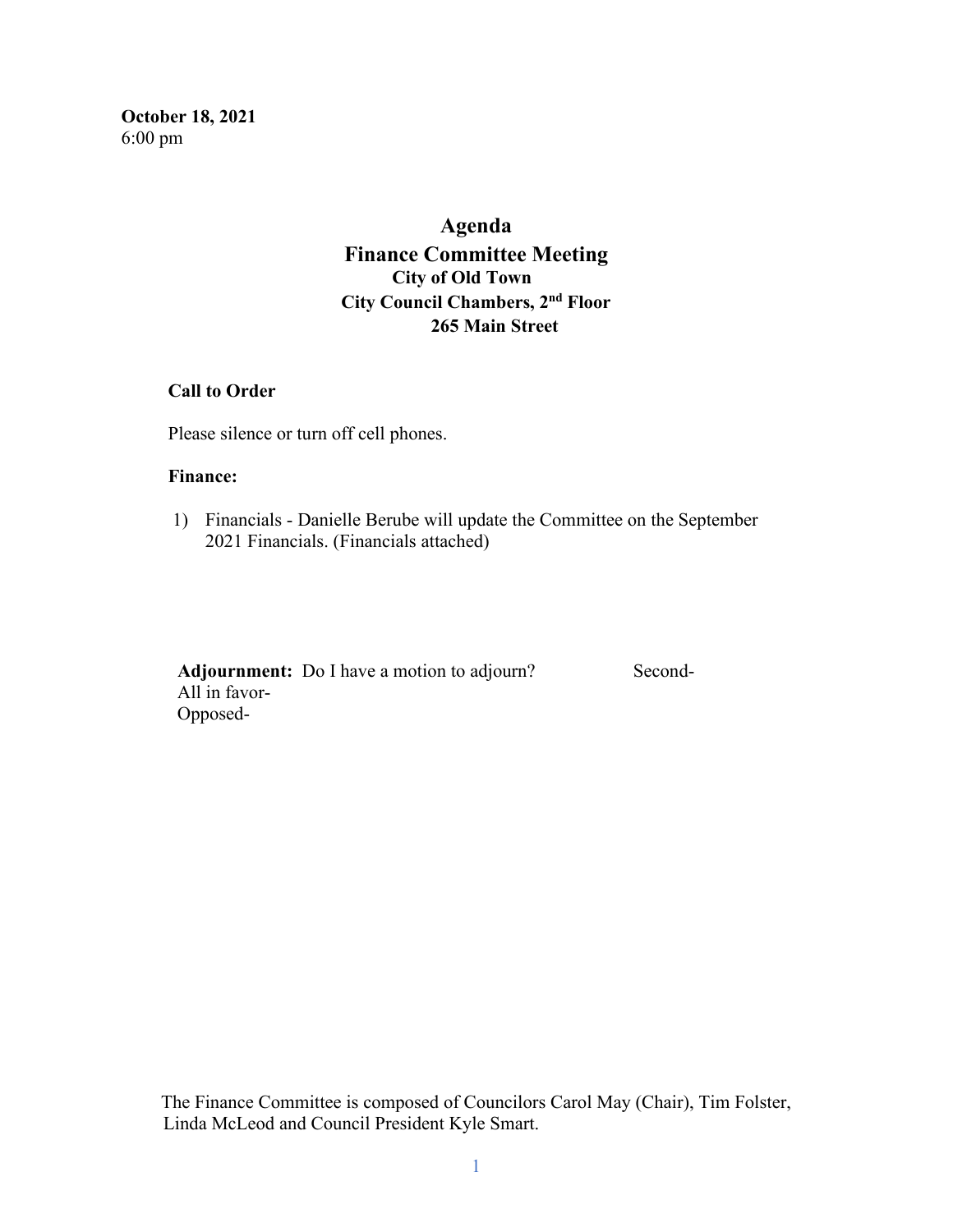**October 18 , 2021 -immediately following the Finance Services Committee meeting**

## **Agenda Special Council Meeting City of Old Town City Council Chambers, 2nd Floor 265 Main Street**

### **I. Call to Order**

Please turn off or silence cell phones.

- **II. Flag Salute**
- **III. Roll Call**
- **IV. Approval of the Minutes**

October 04, 2021, Regular council meeting minutes.

### **V. Petitions, Communications, and Citizens' Requests**

#### **VI. Reports**

- **A. Council President**
- **B. Standing Committees –**

 **Administrative, Economic, Finance and Public Services**

- **C. City Councilors**
- **D. City Attorney**
- **E. Special Committees**
- **F. City Manager**